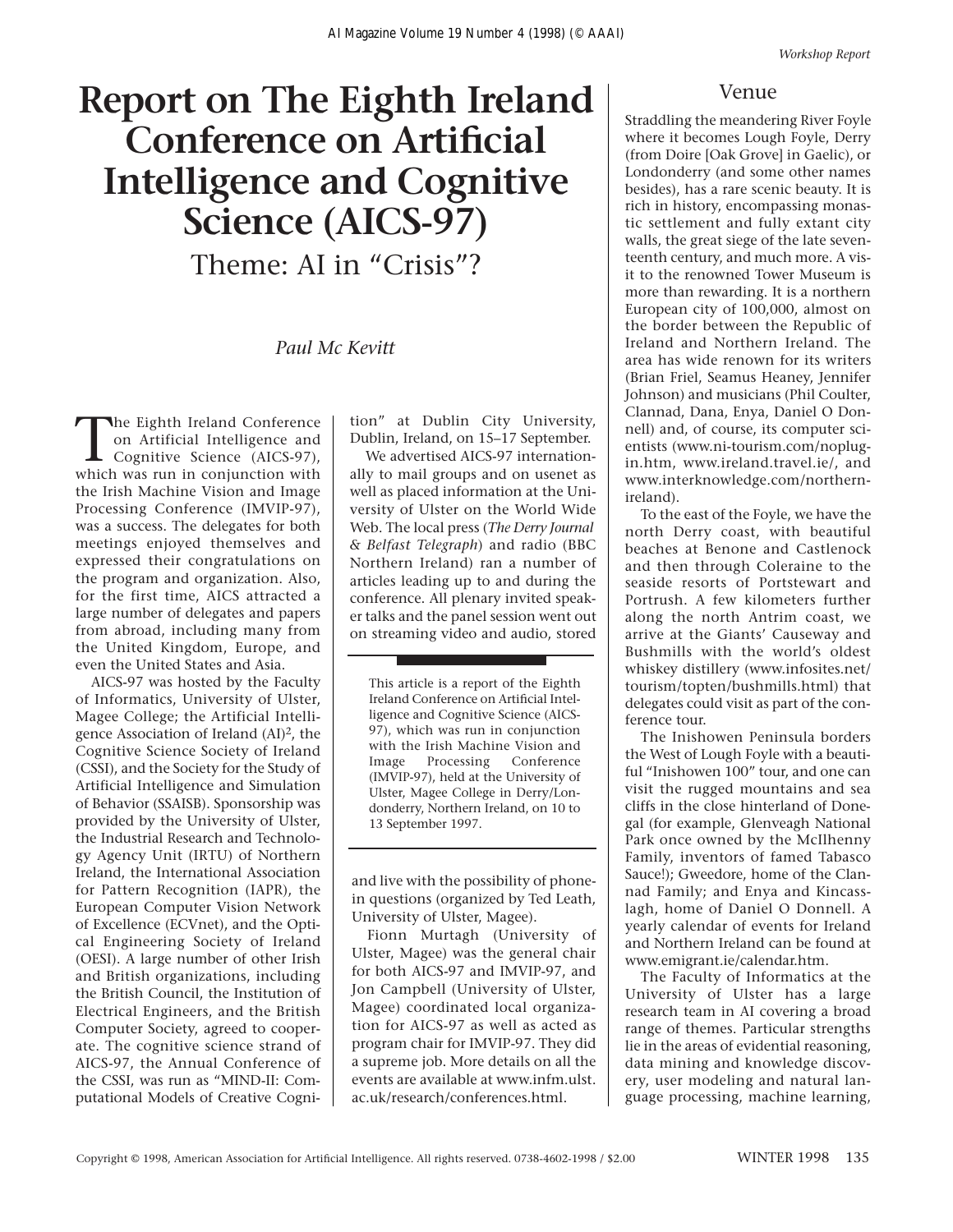computational intelligence, intelligent multimedia, and distributed object computing (www.infc.ulst.ac. uk/informatics/).

The faculty hosts the Northern Ireland Knowledge Engineering Laboratory (NIKEL), a joint venture with International Computers Limited, which carries out extensive work on the application of AI techniques to industrial and medical problems.

## The Program

The Program Committee consisted of more than 80 members from both Ireland and Great Britain as well as internationally renowned researchers from farther afield. The program contained a balanced and interesting set of papers in response to the following call for papers:

#### AI in "Crisis"?

Has the field been in `crisis'?—Some argue we've been in the wilderness with no breakthroughs for decades except minor shifts toward connectionism and neural networks, artificial life, data collection/corpora, and hybrid systems. Others say the move toward integration (e.g. intelligent multimedia integrating language/vision), Person-Kommunikation, mobile and remote computing, more and more engineering and a focus on the significance or otherwise of the self, mind and consciousness is emphasizing the successes of  $AI...$ 

Ireland has hosted AI conferences usually annually since 1988. This eighth AI-97 conference will continue the tradition of emphasizing presentations of Ireland's and international original research in all areas of artificial intelligence and cognitive science including computer science, psychology, linguistics, philosophy, neuroscience and related disciplines on the obvious problems of speech, NLP, and vision processing, robotics, learning, reasoning, knowledge representation and mobile/remote computing. Papers which address whether or not the field has been

in "crisis" and its failures/successes are particularly welcome!

Ever since George Boolean Logic (Cork), James Joyce's advances on streams-of-consciousness (see Dennett's Joycean machine), Claude Shannon found information theory and John McCarthy made LISP and gave the field its name (Dartmouth, US, 1956) we have been into artificial intelligence.

### Invited Papers

AICS-97 had 6 posters, 3 invited papers, and 21 papers split into 5 sessions: (1) data analysis, (2) artificial life and neural networks; (3) knowledge representation, (4) psychology and philosophy, and (5) natural language processing. We had a good group of international invited speakers: John McCarthy (Stanford University), Walther Von Hahn (University of Hamburg, Germany), and Naoyuki Okada (Kyushu Institute of Technology, Japan). These speakers were complimented by a similarly good set for IMVIP-97: James Crowley (Institut National Polytechnique de Grenoble, France), Anil Jain (Michigan State University), and Jean-Christophe Olivo (European Molecular Biology Laboratory, Heidelberg, Germany). The IMVIP-97 speakers gave memorable talks on the latest results in vision and image processing, and David Vernon (NUI, Maynooth, Ireland) gave an excellent tutorial on industrial vision.

It was a coup to have McCarthy, who named the field artificial intelligence at the Dartmouth, United States, conference in 1956 and also gave us Lisp. McCarthy's paper, entitled "The Logic Road to Human-Level AI," focused on a history of AI throughout the years, going back as far as Frege, Boole, and Turing, with the clear theme that formal logic is central to achieving results in AI. Von Hahn's paper, entitled "Putting Together the Parts: Complex Artificial Intelligence Systems," stressed the importance of integration in AI and the need to spend more time on technologies for putting subsystems together, including intelligent multimedia systems that integrate language and vision. He pointed to his particu-

lar experience in the VERBMOBIL Project, which integrates speech and language processing as applied to a spoken dialogue machine-translation system running on a mobile laptop computer. Okada focused on a similar theme to Von Hahn with his paper "AESOP-WORLD: An Integrated System for Intellectual Emotional Agents," describing an integrated comprehension and generation system for integrating vision, language, and motion. The system simulates the protagonist, or fox, of an Aesop fable, "The Fox and the Grapes," showing his mental and physical behavior with graphic displays, a voice generator, and a music generator that expresses the wolf's emotional states.

## Submitted Papers

Intelligent multimedia (Mc Kevitt 1995–1996) was a theme that came up a number of times: Paul Mc Kevitt presented a frame semantics for the CHAMELEON system (Brøndsted et al. 1998) at Aalborg University, Denmark, that integrates spoken dialogue, gesture, and laser output and, in one application, gives information on twodimensional building plans placed on a table. Ronan Reilly's (University College Dublin) paper, entitled "BROCA's Area and the Development of Object Assembly and Language Production Skills," explores, through simulation, the various issues raised by Greenfield's work on motor coordination and speech, with results supporting her homology hypothesis.

A number of the papers directly addressed the theme of the conference (AI in "Crisis"?), and those that did were memorable. In "Reinventing Behaviorism," Patrick Juola from Oxford University noted that one of the fundamental problems of AI is its unwillingness to take credit for things that appear to be successes. He argues that modern AI theories are sophisticated versions of long-discarded behaviorist theories. Juola noted that on 11 May 1997, the IBM program DEEP BLUE became the first chess-playing computer program to defeat a grand master in a match, and four days later, Mc Kevitt posted the call for papers for AICS-97 with the theme *AI in "crisis"?* Steve Battle in "The Chang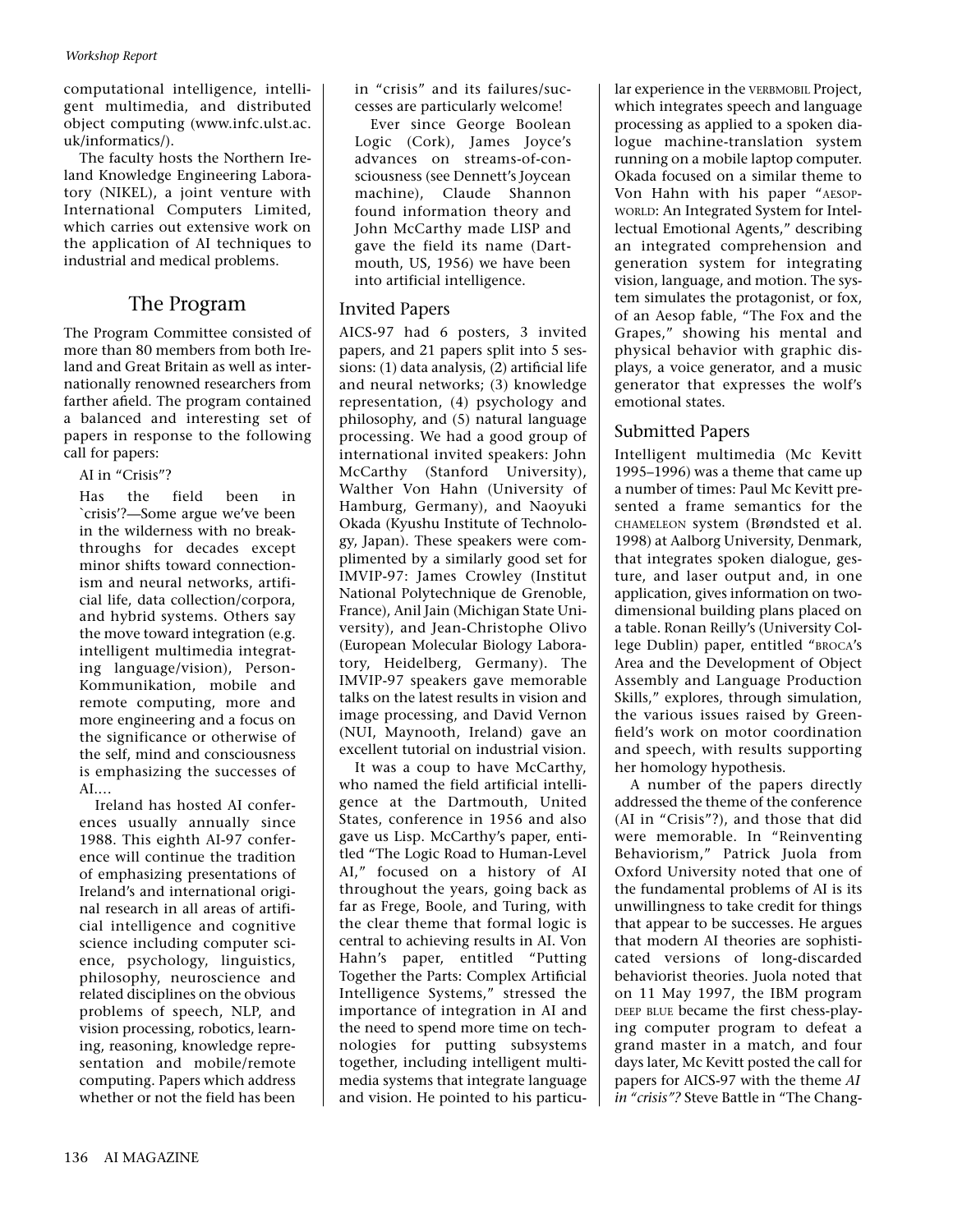*Reilly started by noting that there isn't a crisis in AI, rather, the opposite. He said developments in AI and in a number of related disciplines will lead to significant breakthroughs in the field within the next decade.* 

ing Role of Representation in AI" looked at the changing role on the basis that if there is a crisis in AI, we are sure to find the epistemological status of knowledge representation at the heart of it. He illuminated the checkered history of the field with the analogy that the work of Wittgenstein suffered a similar crisis.

Another memorable paper was by James Hammerton, entitled "Functional Compositionality and a New View of Knowledge Representation," who argued that new connectionist techniques for compositional representation have opened up a new view of knowledge representation by demonstrating that compositionality can be achieved in more than one way and that the form of the representation is just as important as the choice of representational language. There were papers by Mike McTear, Ian O Neill, and Kevin Greenan on working spoken dialogue systems; Adrian Trenaman presented an approach to evolutionary computation to overcome the problems of autonomous behavior in artificial systems; D. Charles and C. Fyfe discussed an approach where neural networks use factor analysis to provide preprocessing techniques for subsequent higher-level symbolic processing; and Niall Griffith and M. Lynch presented NEURODRAUGHTS, a connectionist draughts player.

#### Plenary Panel Session: "Is There a Crisis in AI?"

The plenary panel session for both AICS-97 and IMVIP-97, entitled "Is There a Crisis in AI?" with Mc Kevitt (chair), Ronan Reilly (Dublin), Crowley, Okada, and Jain, came to the conclusion that there is no crisis in AI, and the field has never been doing better in terms of both theory and engineering.

Reilly started by noting that there isn't a crisis in AI, rather, the opposite. He said developments in AI and in a number of related disciplines will lead to significant breakthroughs in the field within the next decade. These include (1) research on intelligent agent-based systems; (2) research on robots that can learn; (3) the increased exploitation of parallel computation; and (4) the increased spatial and temporal resolution of noninvasive brainimaging techniques, leading to better models of brain functioning. He pointed to some interesting trends in the field of embodied cognition and robotics that suggest that looking at the integration and collaboration of multiple sensory and motor modules (such as we find in the brain) might be a way of cracking some of the hard problems that confront us when we adopt a more monolithic approach to AI tasks.

Crowley mentioned the "S curve" of technology growth and the fact that we need to see AI in a historical framework. He mentioned his "grand challenge for speech, vision, and artificial intelligence" to build a machine that integrates, perception, speech, natural language, reasoning, and learning to exhibit awareness. In turn, awareness would bring intelligence to our artifacts, machines, and buildings. Houses, apartments, and offices would distinguish us from intruders or guests and would adapt the environment to our preferences (music, temperature, lighting). He noted that we want to be able to tell devices what to do and not how to do it. The challenge requires contributions from the fields of human-computer interaction, computer vision, speech recognition, speech synthesis, natural language processing, learning, and AI. For more details, see Crowley (1997).

Okada asked, "Why should AI be in crisis?"; it is progressing slowly and steadily. With respect to breakthroughs in the near future, he noted that for algorithms, the answer is maybe, and for data, well? Data collection is behind algorithm development. He pointed out that at the moment, data

at the human level is collected by hand-crafting and machine-assisted methods but might be by machine learning in the future. He noted that concepts and rules are not enough for knowledge data, and episodic data, including many instances from everyday life, are important. He concluded by saying that intelligent agents will come close to human-level agents in more than 100 years.

Jain pointed out that his area of research is pattern recognition and computer vision and that he might be considered an outsider to the field of AI. He noted that although many would claim that pattern recognition is an intelligent task, it has also been said that problems that have been solved (for example, isolated spoken word recognition) come under the category of pattern recognition and those that have not yet been solved (for example, continuous speech recognition) are labeled as AI problems. With respect to AI in crisis, he suggested that perhaps a better way to ask this question would be to make the observation that many AI researchers, including pattern recognition and computer vision researchers, have realized that (1) no single representation and matching approach will work for a variety of problems; (2) to evaluate a particular representation-matching approach, one should build a complete system; and (3) systems must be evaluated on large amounts of real data. As an example, many vision researchers have been designing and refining specific modules (for example, stereo) without determining which particular approach will perform better (both in terms of speed and accuracy of the resulting depth map) when inserted in a complete vision system. In summary, Jain said he does not feel that AI is in crisis. On the contrary, it has matured, and we should see some impressive intelligent systems in the near future. Whether